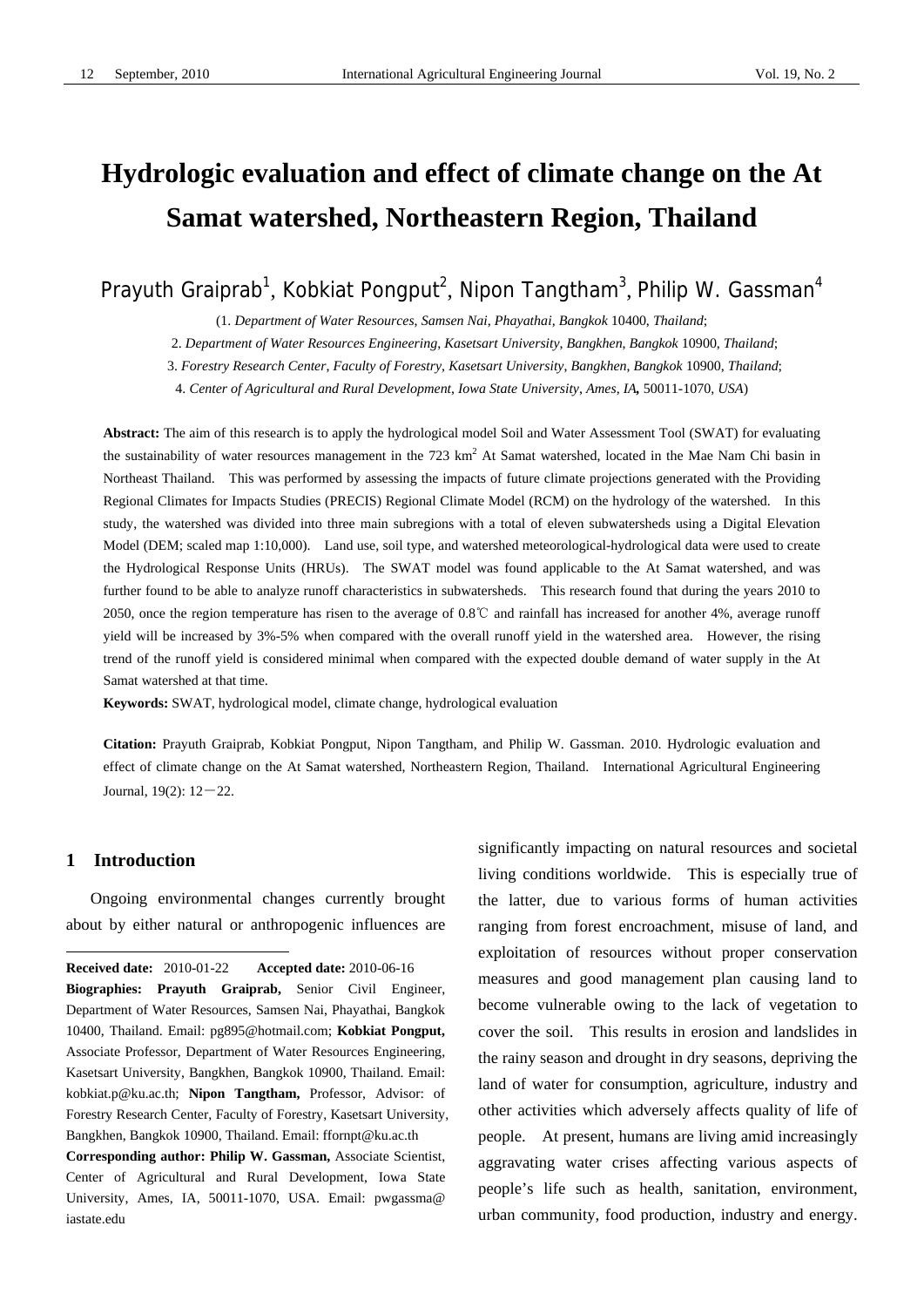In addition, utilization of and accessibility to clean water has become the most critical issue in the aspect of natural resources the world is currently facing. According to the Global Environment Outlook Section of United Nations Environmental Program (UNEP, 2007), the water shortage that is threatening the world points to the urgency of the matter which corresponds with the concern raised by World Wide Fund for Nature (WWF) that fresh water, though necessary for human health, agriculture, industry and natural ecological system, is in severe shortage in various parts of the world (The National Water Resource Board, 2004).

The At Samat District in Roi-et Province of Thailand is faced with such problems and thus was chosen by the Thai cabinet in 2006 to be a role-model district to investigate social and poverty problems in an integrative manner. A plan was drafted to solve the problem, with basic infrastructure in water resources being one of those at the top of the list that needs to be urgently tackled. One option for investigating the water resource issues in the At Samat watershed is the use of water quality models, such as the Soil and Water Assessment Tool (Arnold and Forhrer, 2005; Gassman et al., 2007), which can be applied to investigate both baseline water balance characteristics as well as forecasted future climate change impacts on water resources. Applications of such models are particularly useful when interfaced with climate projections generated by Global Circulation Models (GCMS) and/or Regional Climate Models (RCMs).

Global temperature and other climatic indicators can be forecasted with GCMs, which are mathematical models based on physical laws that simulate heat exchange among the main components of the Earth's climatic systems (Gregory et al., 2001). The models are complicated, work on a large spatial scale and require submodels of extensive information of the Earth's climate. Downscaling the output to a smaller region may not capture enough information to perform impact studies. Thus, RCMs have been developed to construct climatic change scenarios for smaller regions, which are more appropriate for impact studies. Several well-accepted RCMs have been developed including those described by

Fu et al., (2005) and Hadley Centre (2002).

Applications of SWAT have expanded worldwide over the past decade across a wide variety of watershed scales and conditions (Gassman et al., 2007). These include applications required by various government agencies, especially in the U.S. and the European Union, who require assessments of the impacts of different scenarios such as land use change and climate change. Gassman et al. (2007) describes several climate change impact studies that were performed for U.S. watershed and river basin systems, which focused on approaches that relied on downscaling of climate change projections generated by GCMs or GCMs coupled with RCMs such as reported by Jha et al. (2004). In this study, SWAT was interfaced with the Providing REgional Climates for Impacts Studies (PRECIS) RCM, which is based on the Hadley Centre's regional climate modeling system and was developed in order to help generate high-resolution climate change information for as many regions of the world as possible (Hadley Centre, 2002). The key objective of this research was to study and understand the climate change pattern effecting water yield in the watershed.

Results from this study will be applied as Integrated Quantity and Quality Model (IQQM) input data in order to further calculate water demand for each activity of water use in the At Samat Watershed, such as agricultural, consumption and water balance in the ecosystem with the purpose to plan for effective future water resources development and rehabilitation, especially those identified during drought season. The latter subject, however, is not addressed in this study.

## **2 Study area**

The At Samat watershed is a small subwatershed of the Mae Nam Chi basin, which is located in the Northeast part of Thailand (Figure 1). The At Samat watershed partly covers three subwatersheds (subwatersheds 9, 12 and 50) of the larger Mae Nam Chi basin, which consists of 64 subwatersheds as divided for a SWAT analysis of the Lower Mekong River basin (MRC, 2004; Rossi et al., 2009). The At Samat watershed is in the southwest part of Roi-et Province. While the larger Mae Nam Chi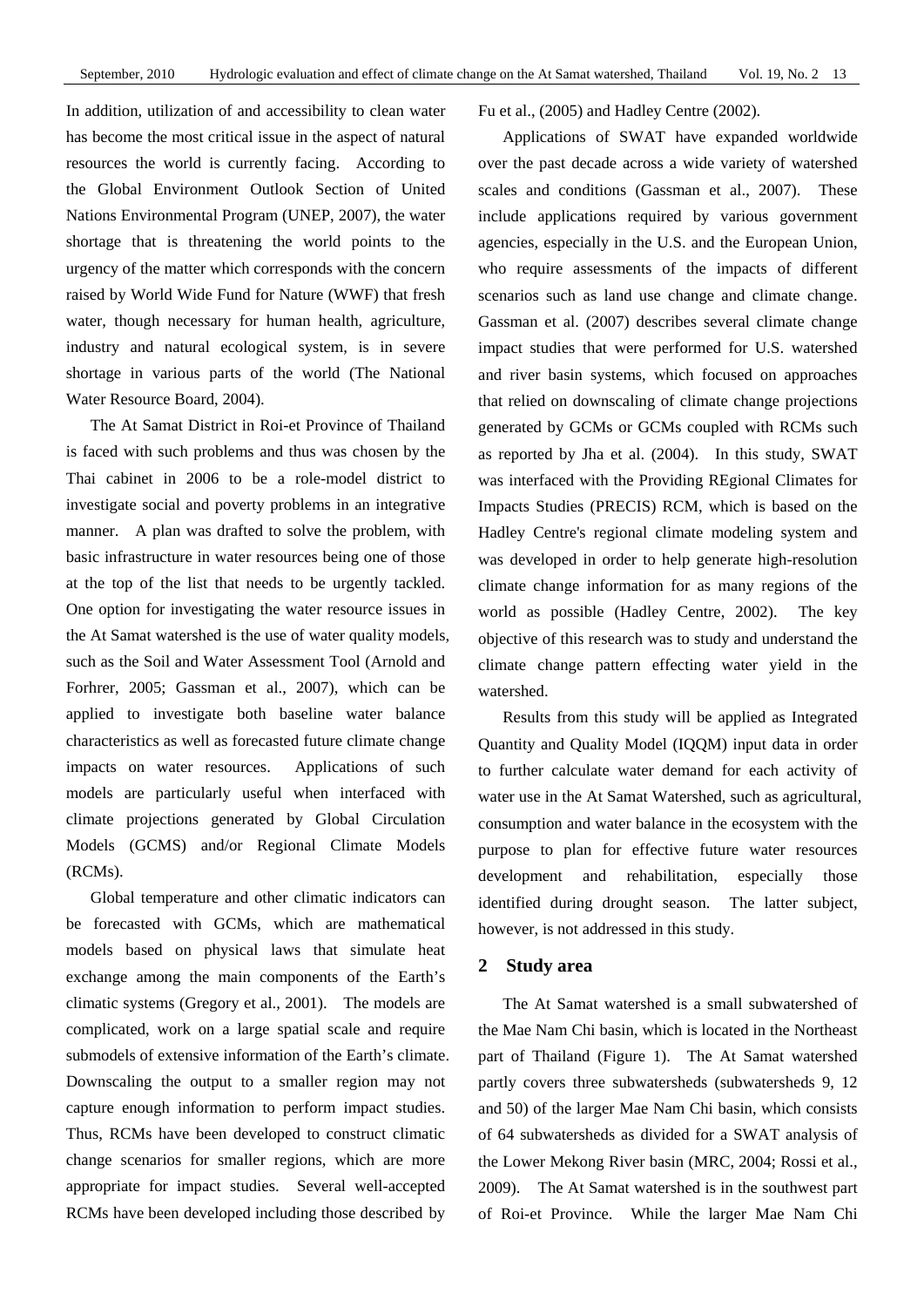basin covers  $49,477 \text{ km}^2$ , the At Samat watershed covers an area of  $732 \text{ km}^2$  and consists of three major subregions: Huai Yang Cher, Huai Sai Kai and Namchi (Figure 2). However, drought and flood-related problems are generally not a problem in the Namchi subregion. Thus, the anlaysis of climate change impacts on water yields was performed only for the Huai Yang Cher and Huai Sai Kai subregions.



Figure 1 Locations of the Mae Nam Chi basin in Thailand and the At Samat watershed (study area) within the Mae Nam Chi basin



Figure 2 At Samat watershed study area and delineation into three main subregions and eleven subwatersheds

The At Samat watershed lies 115-150 m above mean sea level (MSL). The central portion of the watershed consists of rolling terrain which slopes downward to the Mae Nam Chi River. The northern part of the watershed is mainly characterized by a plain with scattered hills while the eastern part is an undulating plain. The southern part is alluvium suitable for rice and crop farming and also livestock. The weather data used in this study were accumulated from weather stations in the Roi-et Province. These data included temperature, relative humidity, wind speed, pan evaporation and rainfall; annual average values of these data are 27℃, 71%, 5 km/h, 1,659 mm and 1,356 mm, respectively. The major land use in At Samat watershed consists of agriculture (79.9%), forest (7.1%), urban (4.3%), water (1.2%), and other areas (6.3%). There are ten soil types in At Samat watershed based on Land Development Department (LDD). In this study, the soil types were classified into three classes, namely ACg (Clay and Silt), Ach (Clay) and ARa (Loamy) which covered 52.4%, 23.9% and 13.8%, respectively, of the watershed area.

# **3 Methodology**

## **3.1 Description of SWAT**

The SWAT model was developed by the U.S. Department of Agriculture (USDA) Agriculture Research Service (ARS) and represents a continuation of roughly 30 years of modeling efforts (Williams et al., 2008). SWAT is an operational or conceptual model that operates on a daily time step that can be used to predict the impact of management on water, sediment and agricultural chemical yields in large ungauged basins (Arnold and Fohrer, 2005; Gassman et al., 2007). SWAT is categorized as a Distributed Hydrologic Model (DHM). Following the DHM approach, a watershed is divided into subwatersheds in SWAT, which are then usually further subdivided into hydrological Response Units (HRUs) which represent a percentage of the watershed area. The HRUs are characterized by homogeneous soil, land use, and topographic data. Flow and pollutant output from each HRU are summed at the subwatershed level. Each subbasin is then related in the simulated hydrological process, based on the DHM approach which considers a watershed as non-uniform. In this way, the model realistically replicates the hydrological and pollutant transport processes in which flow and pollutants are routed between subwatersheds to the watershed outlet. A command structure is used for routing runoff and chemicals through a watershed similar to the structure included for routing flows through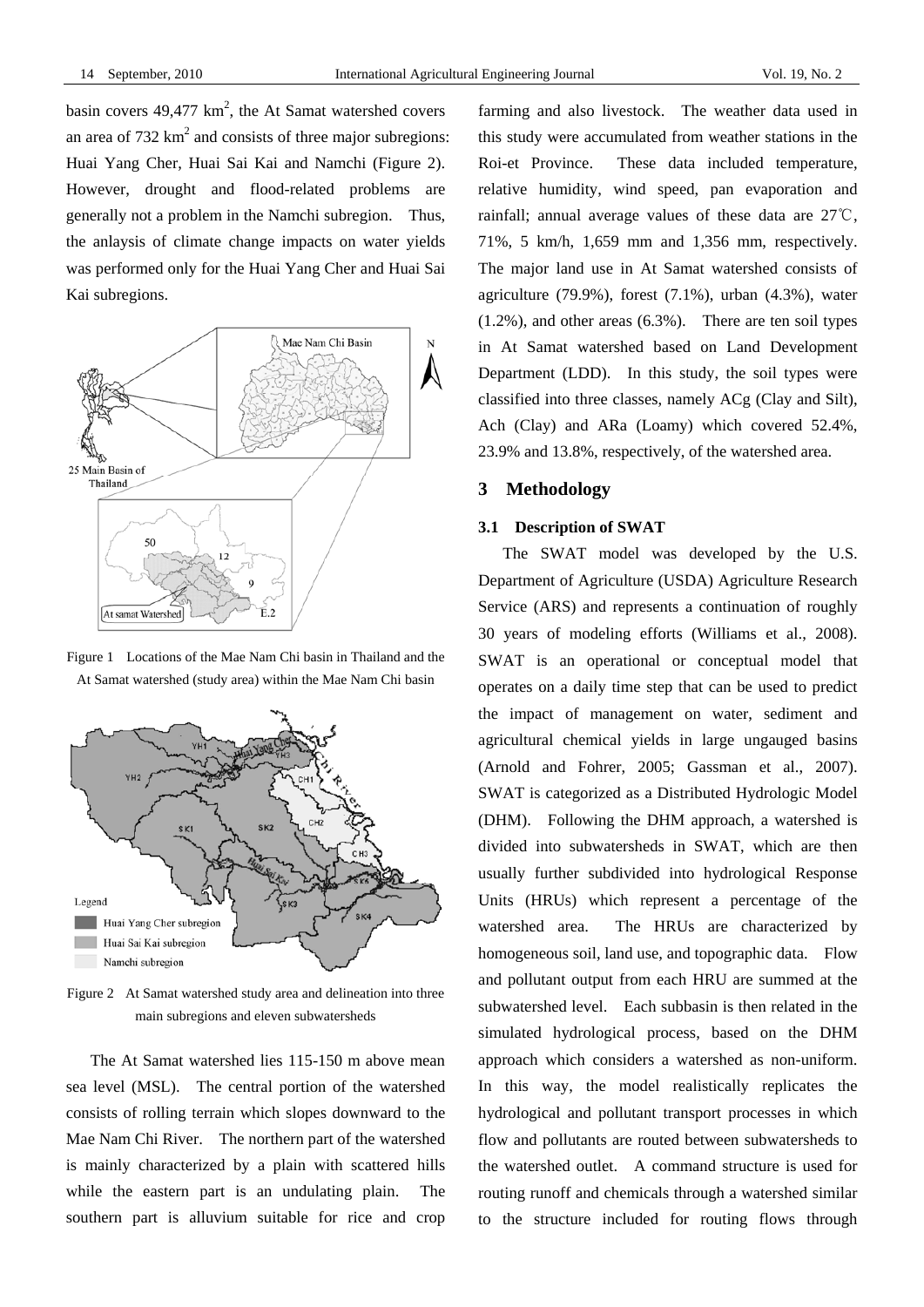streams and reservoirs. Using the routing command language, the model can simulate a basin subdivided into grid cells or subwatersheds. Additional commands have been developed to allow measured and point source data to be input to the model and routed with simulated flows (Arnold and Fohrer, 2005).

SWAT version 2003 was used for this study, which is the same version that was for the larger Lower Mekong River basin study (MRC, 2004). Additional details about the different model components and required input data are given in Neitsch et al. (2005a, b).

# **3.2 Description of PRECIS RCM**

The PRECIS Regional Climate Model is an atmospheric and land surface model of limited area and high resolution. Dynamical flow, the atmospheric sulphur cycle, clouds and precipitation, radiative processes, land surface and deep soil are all described in the model. Boundary conditions are required at the limits of the model's domain to provide the meteorological forcing for the RCM. The PRECIS modeling system is capable of simulating the entire globe on a relatively inexpensive, fast PC to provide regional climate information for impacts studies. It is a flexible, easy-to-use and computationally inexpensive RCM designed to provide detailed climate scenarios (Jones et al., 2004). The PRECIS modeling system is freely available to developing-countries research groups with the intention that climate change scenarios can be developed at national centres of expertise (Hadley Centre, 2002).

### **3.3 Data sources and data collection**

The At Samat watershed partly overlaps some areas of subwatersheds 9, 12 and 50 of Mae Nam Chi basin. Thus some of the parameters derived from the existing SWAT modelling of the larger Mae Nam Chi basin, as described by Rossi et al. (2009) and MRC (2004), and was applied to the At Samat SWAT model. This was done by using the calibrated parameters from subwatershed 50 for Huai Yang Cher subregion and the calibrated parameters from subwatershed 9 for Huai Sai Kai subregion.

The At Samat SWAT watershed model was constructed using time series and spatial data. Time series data consisted of weather and stream flow data. Weather data were collected from the Thai Meteorological Department, Roi-et Province. These data consisted of relative humidity, sunshine duration (solar radiation), temperature, and wind speed for 1985 to 2004. Rainfall data were collected from Thai Meteorological Department. Nine rainfall stations (Figure 3) were selected for this study, which have average annual rainfall that ranges from  $764.7 - 2,460.00$ mm/y. Heavy rainfall generally occurs during June to October due to tropical depression storms that originate in the South Pacific or the South China Sea.

Measured stream flow data were not available at any sites within the At Samat watershed. However, measured stream flow data were used for the previously mentioned SWAT model calibration of the larger Mae Nam Chi River basin, which was obtained for 1985-1999 from the Royal Irrigation Department for station E.2 (Figure 1) that is located on Mae Nam Chi River in Muang District, Yasothon Province. Calibrated parameters previously determined for the Mae Nam Chi basin, as part of the overall Lower Mekong River basin SWAT study, were used in this study as discussed in more detail below.

Spatial data required for the At Samat watershed SWAT application were obtained from Thailand Land Development Department and included Digital Elevation Model (DEM), which is a digital representation of ground surface topography or terrain, land use data and soil data. The DEM data is characterized by a 30  $m \times 30$  m (1:10,000 scale) resolution, with minimum, maximum, and average elevations of 115 m, 167 m, and 136 m, respectively. The resolution of the soil classification map and land use data were both 1:50,000 scale.

#### **3.4 SWAT model setup**

The delineations of the At Samat watershed Huai Yang Cher and Huai Sai Kai subregions for the SWAT simulations was performed using the ArcView SWAT (AVSWAT) interface developed by Di Luzio et al. (2004). This resulted in the partitioning of the  $204.6 \text{ km}^2$  Huai Yang Cher subregion into three subwatersheds (YH1, YH2 and YH3) and the 437.8 km<sup>2</sup> Huai Sai Kai subregion into five subwatersheds (SK1, SK2, SK3, SK4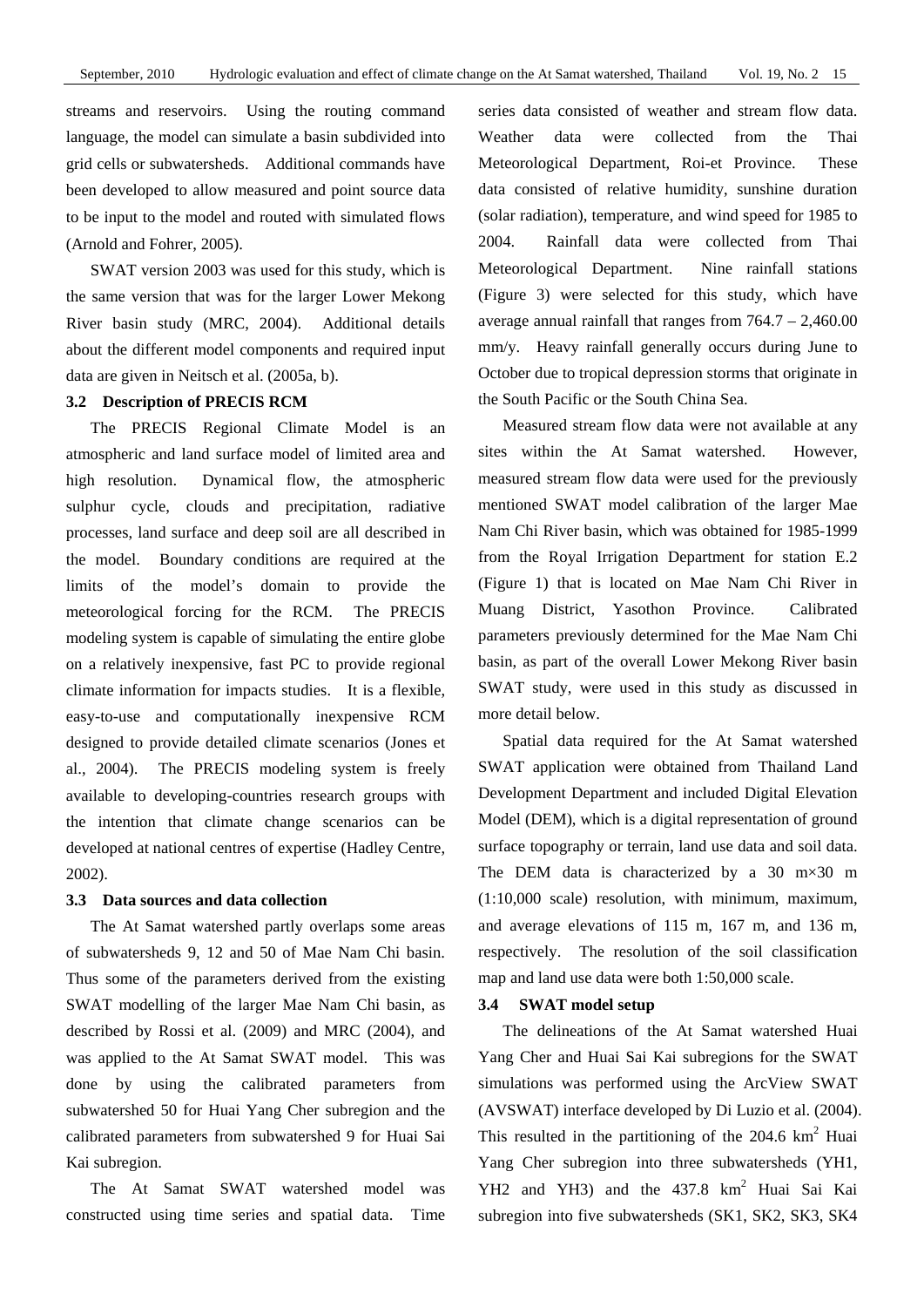and SK5) as shown in Figure 1. These configurations allowed for estimation of runoff yields for each subregion with SWAT for both the baseline and future climate change scenarios.



Figure 3Locations of the nine rainfall stations used for the At Samat SWAT simulation study

# **3.5 Calibration from previous study**

Hydrologic model calibrations are normally based on comparisons between simulated and measured flow rates. Since the study area is of small watershed without any measuring station, thus, calibrated parameters determined from the previous SWAT application for the Mae Nam chi basin were used to parameterize the model for the At Samat watershed application (Table 1), especially parameters used for subwatersheds 9, 12 and 50 which included the At Samat watershed (Figure 1).

Figure 4 shows a graphical comparison of the SWAT predicted stream flow versus the corresponding measured stream flow for station E.2 at the outlet of the Mae Nam Chi River for the previous SWAT study for the entire Lower Mekong River basin as reported by the MRC (2004). Additional calibration and validation results for the Lower Mekong River basin SWAT study are reported by Rossi et al. (2009), including statistical results at the outlet of the Mae Nam Chi River basin at Yasothon (Table 2) which is identified as gauge 709 in their study. The resultant Nash-Sutcliffe statistics for daily and monthly streamflow comparisons ranged from 0.70 to 0.89, which indicated strong model performance based on the suggested criteria by Moriasi et al. (2007).

**Table 1 SWAT parameters used for the At Samat watershed study that were based on the previous study** 

| Variable name   | Definition                                                  | Range                 | Parameter<br>used |
|-----------------|-------------------------------------------------------------|-----------------------|-------------------|
| <b>CPNM</b>     | Swat Landuse Class                                          |                       | <b>PDDY</b>       |
| <b>HYDGRP</b>   | Hydrologic soil group                                       |                       | C                 |
| <b>SNAM</b>     | Soil class                                                  |                       | Ach               |
| SOL Z           | Soil depth data                                             |                       | 2,000             |
| <b>ESCO</b>     | Soil evaporation compensation factor                        | $0.1 \text{ to } 1.0$ | 0.97              |
| ALPHA BF        | Baseflow alpha factor (days)                                | $0.1 \text{ to } 1.0$ | 0.1               |
| <b>GW REVAP</b> | Groundwater "revap" coefficient                             | $0.02$ to $0.20$      | 0.1091            |
| CN2             | Initial SCS runoff curve number to<br>moisture condition II | 30 to 100             | 81                |
| ICNUM           | Plant Code                                                  |                       | RICE              |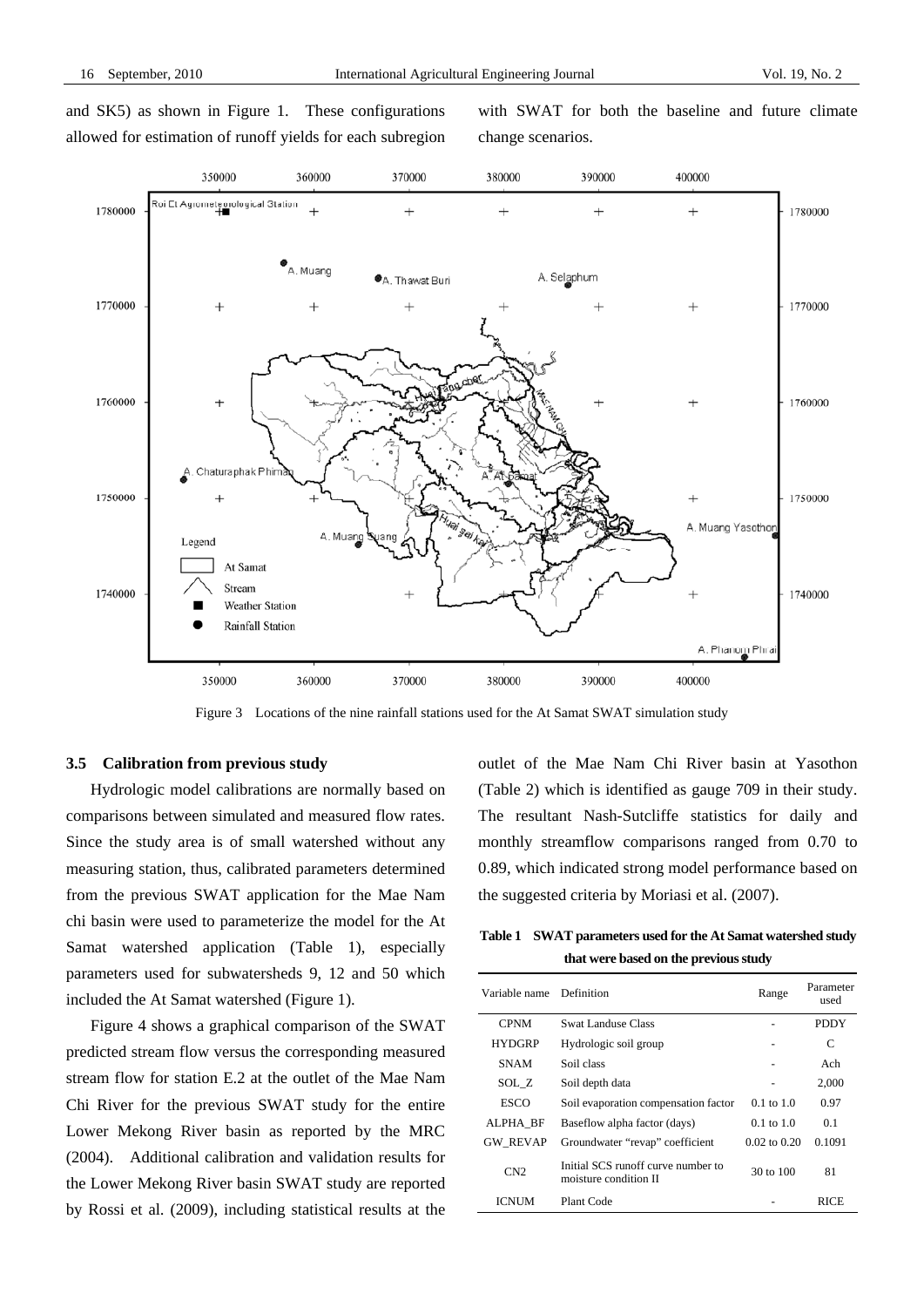

Figure 4SWAT Calibration result for station E.2 located at Yasothon, at the outlet of the Mae Nam Chi River basin (Source: adapted from MRC, 2004)

**Table 2 Calibration and validation result for Mae Nam Chi at Yasothon (709 Tributary Gauge)** 

| ∴atchment area/km | Calibrated Period | Monthly $N_{SE}$ | Daily $N_{SE}$ | <b>Validation Period</b> | Monthly $N_{SE}$ | Daily N <sub>SE</sub> |
|-------------------|-------------------|------------------|----------------|--------------------------|------------------|-----------------------|
| 43100             | 1985-1992         | 0.89             | 0.79           | 1993-1999                | J.74             | 0.70                  |
|                   |                   |                  |                |                          |                  |                       |

Source: Rossi et al., 2009.

## **4 Results**

#### **4.1 Baseline scenarios**

The SWAT2003 baseline simulation was performed for 20 years (1985 to 2004) for both the Huai Yang Cher and Huai Sai Kai subregions within the At Samat watershed. The majority of the annual runoff yield for the Huai Yang Cher subregion was predicted to occur during May to November. The predicted average annual runoff yield was 115.8 million  $m<sup>3</sup>$  while the average annual runoff yield for the subwatersheds varied between 0.0167 to 0.0185  $m^3$  s<sup>-1</sup> km<sup>-2</sup> and the total average value was  $0.0173 \text{ m}^3 \text{ s}^{-1} \text{ km}^{-2}$  (Table 3). Most of the estimated runoff yield for the Huai Sai Kai subregion also resulted during May to November each year. The average annual runoff yield was predicted to be 214.6 million  $m^3$ , which was nearly twice the volume predicted for the Huai Yang Cher subregion. The average annual runoff yield for each subwatershed ranged between 0.0138 to 0.0166  $\text{m}^3$  s<sup>-1</sup> km<sup>-2</sup> and total average value of 0.0259  $m^3 s^{-1} km^{-2}$ .

# **Table 3 Predicted average annual runoff of the At Samat watershed for the subregion baseline scenarios**

| Code            | Subwatershed name     | Area             | Average annual runoff  |                               |  |  |
|-----------------|-----------------------|------------------|------------------------|-------------------------------|--|--|
|                 |                       | /km <sup>2</sup> | million m <sup>3</sup> | $m^3 s^{-1}$ km <sup>-2</sup> |  |  |
| YH1             | Upper Huai Yang Cher  | 34.2             | 17.90                  | 0.0167                        |  |  |
| YH <sub>2</sub> | Middle Huai Yang Cher | 141.2            | 82.46                  | 0.0185                        |  |  |
| YH3             | Lower Huai Yang Cher  | 29.4             | 15.42                  | 0.0167                        |  |  |
|                 | Total                 | 204.8            | 115.78                 |                               |  |  |
|                 | <b>Total Average</b>  |                  |                        | 0.0173                        |  |  |
| SK1             | Upper Huai Sai Kai    | 81.4             | 35.54                  | 0.0138                        |  |  |
| SK <sub>2</sub> | Huai Sang Khea        | 107.2            | 51.77                  | 0.0153                        |  |  |
| SK3             | Middle Huai Sai Kai   | 132.5            | 66.98                  | 0.0160                        |  |  |
| SK4             | Huai Keaw             | 84.5             | 44.10                  | 0.0166                        |  |  |
| SK <sub>5</sub> | Lower Huai Sai Kai    | 32.3             | 16.19                  | 0.0159                        |  |  |
|                 | Total                 | 437.9            | 214.58                 |                               |  |  |
|                 | <b>Total Average</b>  |                  |                        | 0.0259                        |  |  |

## **4.2 Climate change scenarios**

The baseline SWAT parameters were used in conjunction with projected climate data for 2000 to 2050 that consisted of rainfall, temperature, solar radiation, wind speed, relative humidity and evaporation for the climate change scenarios. The climate data were obtained from PRECIS scenarios performed for Thailand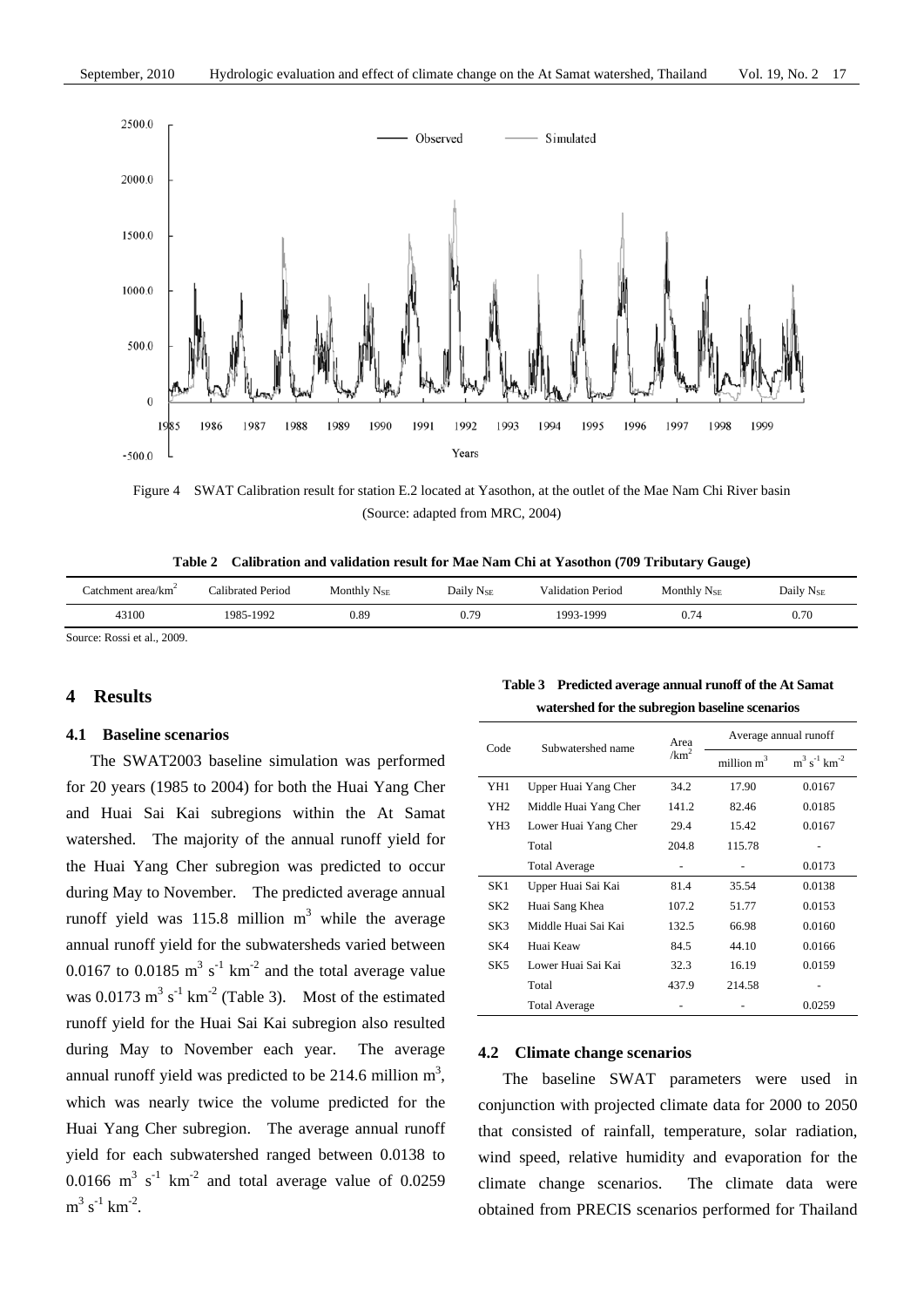(Southeast Asia START Regional Center, 2007) and downscaled to the case of At Samat watershed.

The trends in average temperature and precipitation, as projected by PRECIS for the At Samat watershed region, are shown for the period 1985 to 2050 in Figures 5 and 6, and in Table 4. Overall, the average temperature and precipitation were predicted to increase by 3% and 4%, respectively. The climate change scenarios resulted in overall water yield increase of 5% and 3.8% for the Huai Yang Cher and Huai Sai Kai subregions as shown in Figures 7 and 8, and in Table 5. In addition, the average monthly flow in Huai Yang Cher and Huai Sai Kai subregions increased 2.6% to 4.9% and 1.6% to 4.1%, respectively, as shown in Tables 6 and 7, and in Figures 9 and 10.

The forecasted climate change of increasing average temperature and precipitation resulted in a more even distribution of predicted runoff in both the Huai Yang Cher and Huai Sai Kai, due to a wider distribution of rainfall in the watershed. In addition, the peak flow periods of Huai Yang Cher and Huai Sai Kai were predicted to generally shift from August to September (Tables 6 and 7). The results also indicated that the predicted precipitation changes would lead to future positive water management developments because of reduced risks of water shortages for agricultural due to more rainfall during the historically



Figure 5Long-term (1985 to 2050) average temperature trend predicted by the PRECIS model for the At Samat watershed



Figure 6 Long-term (1985-2050) average precipitation trend predicted by the PRECIS model for the At Samat watershed

**Table 4 Summary of projected temperature and precipitation changes for At Samat watershed based on the PRECIS model projections** 

| Avg. Temp. $\sqrt{C}$ | Change $\sqrt{C}$ | Change rate/% | Avg. PCP/mm | Change/mm | Change rate/% |
|-----------------------|-------------------|---------------|-------------|-----------|---------------|
| 26.82                 |                   |               | 1.237.68    |           |               |
| 27.24                 | 0.43              | 1.59          | 1.217.08    | $-20.59$  | $-1.66$       |
| 27.68                 | 0.86              | 3.21          | 1.279.98    | 42.31     | 3.42          |
| 28.16                 | 1.34              | 4.99          | 1.424.28    | 186.60    | 15.08         |
| 27.61                 | 0.80              | 2.97          | 1,287.11    | 49.43     | 3.99          |
|                       |                   |               |             |           |               |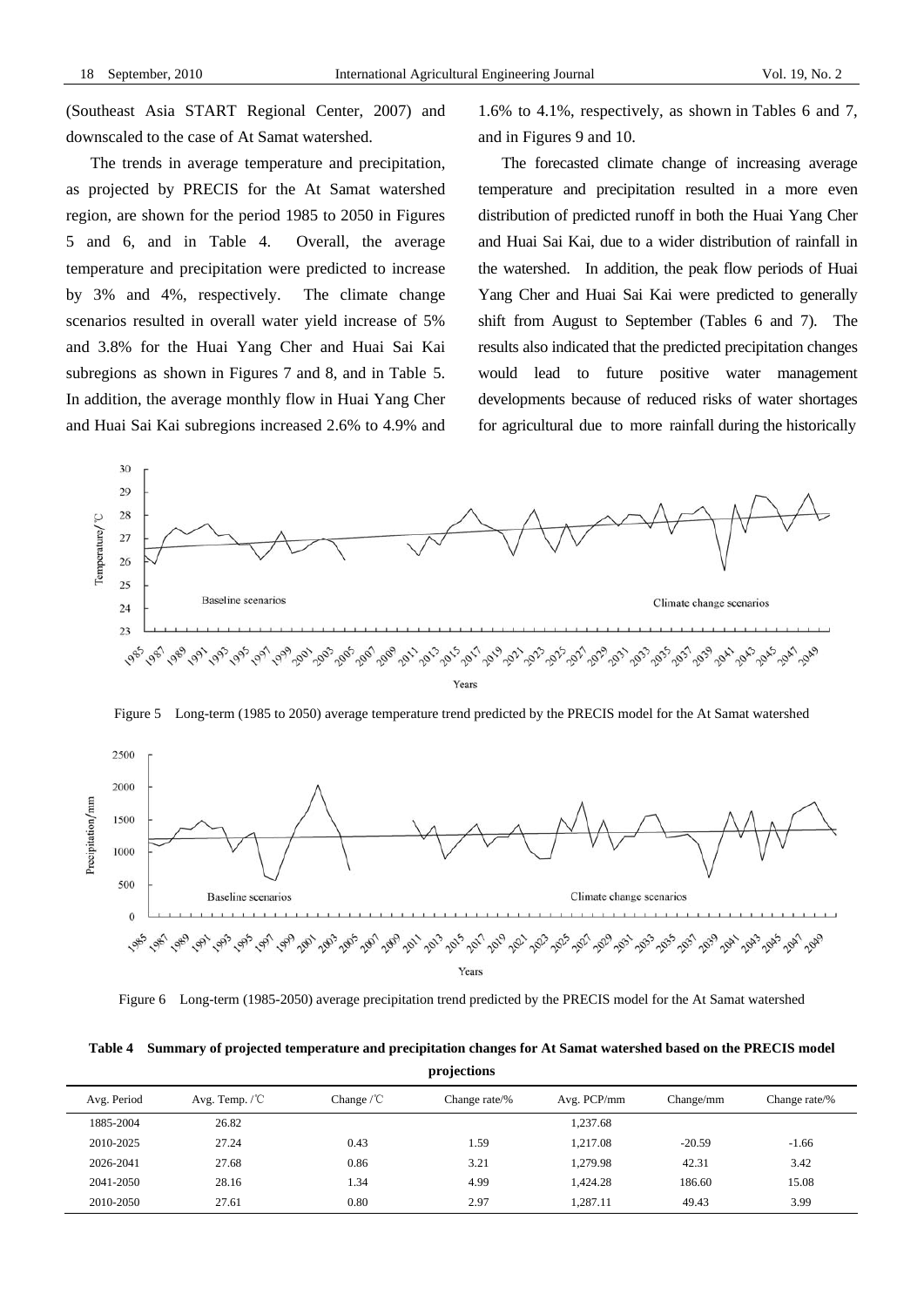

Figure 7 Average Runoff Yield Change during 1985 to 2050 for the Huai Sai Kai Subregion, in response to the climate change scenario



Figure 8Average Runoff Yield Change during 1985 to 2050 for the Huai Yang Cher Subregion in response to the climate change scenario

| Avg. Period |                      | Huai Yang Cher Subregion |       | Huai Sai Kai Subregion |           |               |  |  |
|-------------|----------------------|--------------------------|-------|------------------------|-----------|---------------|--|--|
|             | Avg. Runoff Yield/mm | Change/mm                |       | Avg. Runoff Yield /mm  | Change/mm | Change rate/% |  |  |
| 1885-2004   | .339.76              |                          |       | 2,483.29               |           |               |  |  |
| 2010-2025   | 1,375.97             | 36.21                    | 2.70  | 2.515.06               | 31.77     | 1.28          |  |  |
| 2026-2041   | .381.49              | 41.73                    | 3.11  | 2.519.83               | 36.54     | 1.47          |  |  |
| 2041-2050   | .508.45              | 168.69                   | 12.59 | 2.788.61               | 305.32    | 12.30         |  |  |
| 2010-2050   | .407.20              | 67.44                    | 5.03  | 2.576.97               | 93.68     | 3.77          |  |  |

**Table 5 Predicted runoff yield changes for the two subregions for the climate change scenario** 

dry period in July (Figures 9 and 10). In addition to this, a forestation management could be introduced in order to increase the upstream forest area. The predicted future climate conditions could provide enhanced conditions for establishment of the trees, which would be planted in May, would receive more precipitation during the May to August period, and would have a reduced dry period to contend with in July, which in combination would lead to a higher survival rate. Potential future flooding could impact forest or other vegetation establishment, although the threat of flooding during the typical July to August flood season would be reduced based on the predicted climate patterns. Increased chances of flooding might occur during September due to the predicted shift in the precipitation peak from August to September (Figures 9 and 10), but such flood risks would likely be minor. However, flooding could still occur in the Huai Yang Cher and Huai Sai Kai subregions every year due to the much higher flow volumes carried by the Mae Nam Chi River, which typically overflow the banks of the main river channel and often result in backflows that overflow the Huai Yang Cher and Huai Sai Kai channels (and other tributary channels).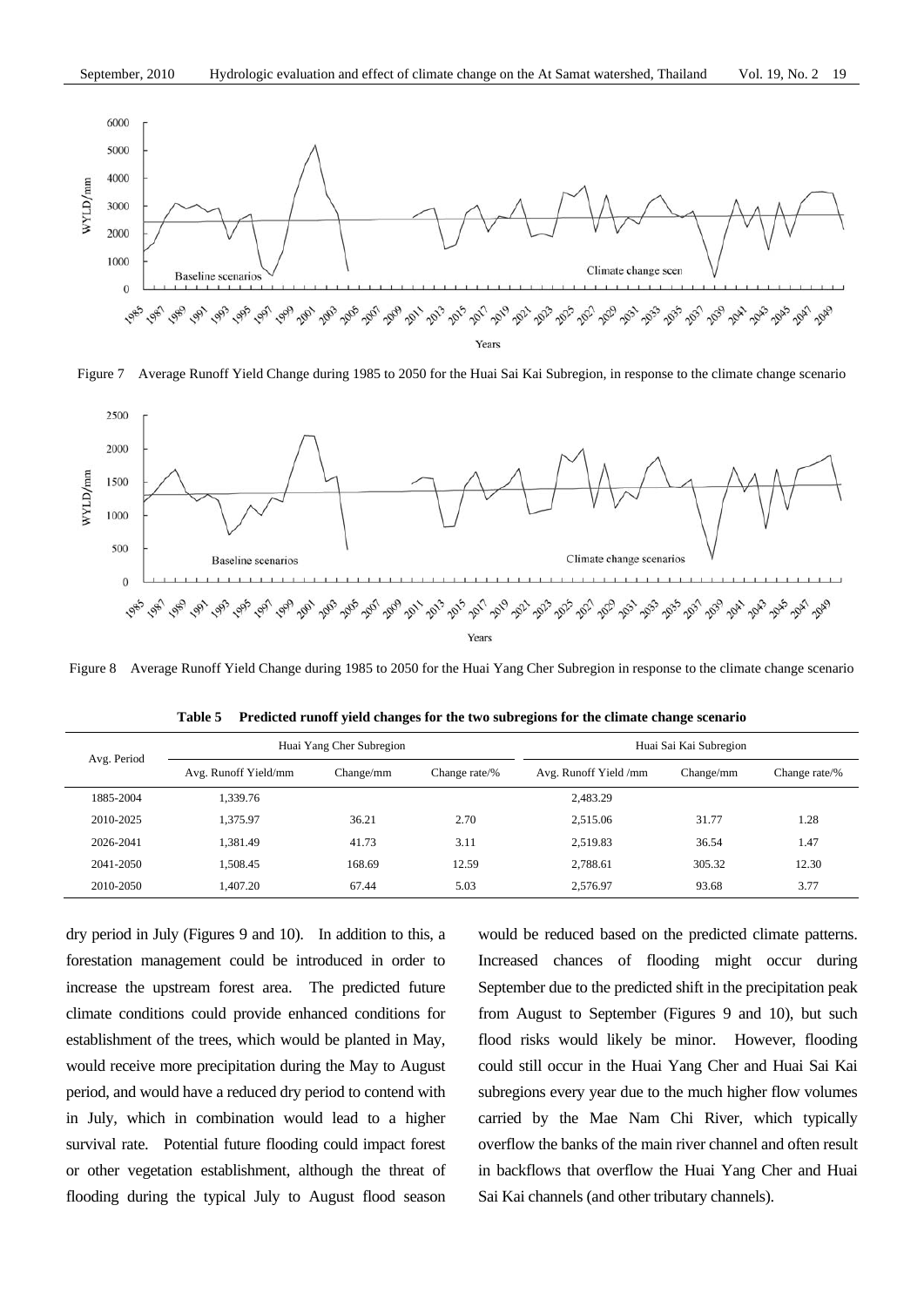| Month      | Year<br>1985-04 | Year<br>2010-25 | Year<br>2026-41 | Year<br>2042-50 | Year<br>2010-50 | Month          | Year<br>1985-04 | Year<br>2010-25 | Year<br>2026-41 | Year<br>2042-50 | Year<br>2010-50 |
|------------|-----------------|-----------------|-----------------|-----------------|-----------------|----------------|-----------------|-----------------|-----------------|-----------------|-----------------|
| <b>JAN</b> | 1.4             | 1.7             | 1.8             | 2.0             | 1.8             | <b>SEP</b>     | 7.0             | 7.4             | 7.0             | 7.8             | 7.3             |
| FEB        | 1.9             | 1.9             | 1.8             | 1.8             | 1.8             | <b>OCT</b>     | 4.2             | 4.9             | 4.5             | 5.3             | 4.9             |
| <b>MAR</b> | 1.9             | 1.6             | 1.6             | 1.7             | 1.6             | <b>NOV</b>     | 1.9             | 3.0             | 2.9             | 3.2             | 3.0             |
| APR        | 2.2             | 1.6             | 1.7             | 1.9             | 1.7             | <b>DEC</b>     | 1.6             | 2.2             | 2.0             | 2.2             | 2.1             |
| <b>MAY</b> | 3.4             | 3.8             | 3.1             | 3.8             | 3.5             | Average.       | 3.7             | 3.8             | 3.8             | 4.1             | 3.8             |
| <b>JUN</b> | 6.1             | 4.5             | 5.5             | 5.4             | 5.1             | Change $(+/-)$ | $+/-$           | 0.1             | 0.1             | 0.5             | 0.2             |
| <b>JUL</b> | 4.9             | 5.8             | 6.4             | 6.9             | 6.3             | Change $(\%)$  | $+/-$ (%)       | 2.59            | 3.03            | 12.46           | 4.93            |
| <b>AUG</b> | 7.6             | 6.9             | 6.9             | 7.5             | 7.1             |                |                 |                 |                 |                 |                 |

## **Table 6 Predicted average monthly flow (cms) changes for the Huai Yang Cher Subregion for the climate change scenario**

**Table 7 Predicted average monthly flow (cms) change for the Huai Sai Kai Subregion for the climate change scenario** 

| Month      | Year<br>1985-04 | Year<br>2010-25 | Year<br>2026-41 | Year<br>2042-50 | Year<br>2010-50 | Month          | Year<br>1985-04 | Year<br>2010-25 | Year<br>2026-41 | Year<br>2042-50 | Year<br>2010-50 |
|------------|-----------------|-----------------|-----------------|-----------------|-----------------|----------------|-----------------|-----------------|-----------------|-----------------|-----------------|
| <b>JAN</b> | 2.7             | 2.9             | 3.0             | 3.4             | 3.0             | <b>SEP</b>     | 11.5            | 14.3            | 12.6            | 14.7            | 13.7            |
| <b>FEB</b> | 2.9             | 3.1             | 3.1             | 3.9             | 3.3             | <b>OCT</b>     | 6.8             | 7.7             | 6.8             | 7.6             | 7.4             |
| <b>MAR</b> | 3.1             | 2.8             | 2.9             | 3.4             | 3.0             | <b>NOV</b>     | 3.5             | 4.2             | 4.1             | 4.4             | 4.2             |
| APR        | 3.6             | 2.8             | 3.4             | 3.5             | 3.2             | <b>DEC</b>     | 2.8             | 3.3             | 3.2             | 3.2             | 3.3             |
| <b>MAY</b> | 6.7             | 7.9             | 6.7             | 7.7             | 7.4             | Average.       | 6.8             | 6.9             | 6.9             | 7.6             | 7.0             |
| <b>JUN</b> | 10.7            | 9.0             | 11.2            | 10.9            | 10.3            | Change $(+/-)$ |                 | 0.1             | 0.1             | 0.9             | 0.3             |
| <b>JUL</b> | 8.7             | 10.7            | 12.1            | 14.3            | 12.0            | Change $(\%)$  |                 | 1.59            | 1.83            | 12.69           | 4.12            |
| <b>AUG</b> | 18.2            | 13.7            | 13.3            | 14.4            | 13.7            |                |                 |                 |                 |                 |                 |



Figure 9 Average monthly flow change for Huai Yang Cher subregion



Figure 10 Average monthly flow change for Huai Sai Kai subregion

## **5 Discussion and conclusions**

This study applied SWAT, which is a useful tool for determining the spatial and physical relationships between rainfall and runoff, within the context of future climate projections. The feasibility of using SWAT was first evaluated based on previous calibration work performed for the Mae Nam Chi basin within the larger Mekong River assessment (Rossi et al., 2009; MRC, 2004) before applying it for the climate change assessment. The research applied future climate projections for 2010-2050 generated with PRECIS to simulate climate change projection in the next 40 years, which is an innovative technique for applying SWAT in the Southeast Asia region. The climatic data used from the PRECIS projections for this study include the average of rainfall, wind speed, solar radiation, and maximum and minimum temperature, for the years 2010-2050, but did not include relative humidity. The climate projections resulted in a reasonable trend of increasing temperature and are consistent with the results reported by Chinvanno et al. (2009), who used the PRECIS and ECHAM4 models to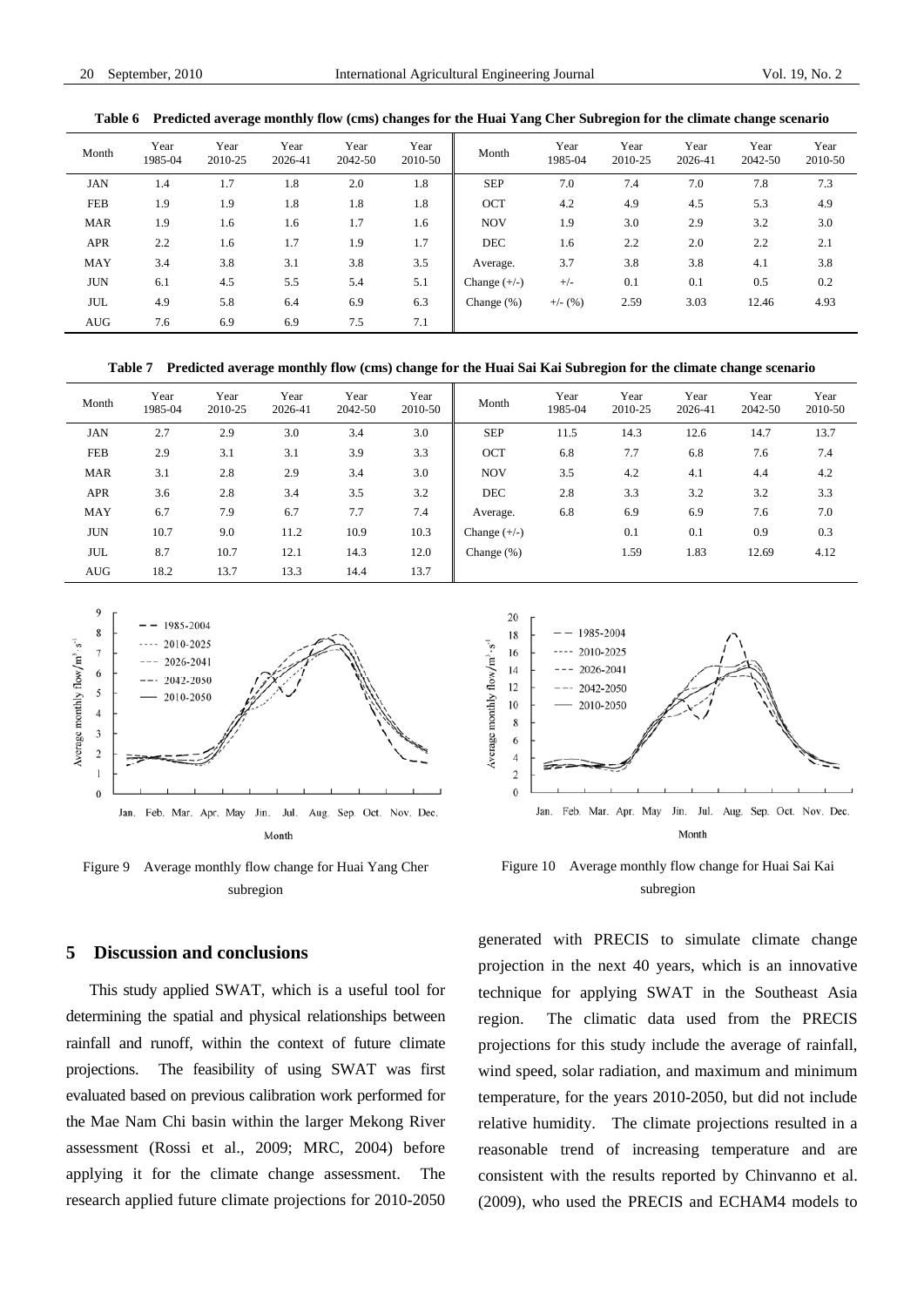forecast future climate change in the northeastern part of Thailand, particularly in the area near the Mae Kong River.

According to the estimation of runoff in the area of At Samat watershed, the average current runoff is about 368.46 million m<sup>3</sup>/y or 0.0194 m<sup>3</sup> s<sup>-1</sup> km<sup>-2</sup>. The runoff in the At Samat watershed was estimated to increase about 3%-5% in the year 2050, when the regional temperature was estimated to rise at an average of 0.8℃ and rainfall to increase at a rate of 4%. This runoff impact is not expected to result in any measurable changes in land use or management practices and is also considered minimal when compared with the future water demand, which is expected to increase approximately twofold as compared to average current runoff for agricultural and consumptive water uses. Assessing the relationship between rainfall and runoff, it is important and must be conducted at an initial stage of water resource engineering assessments which can include analysis of water resource development feasibility, watershed and water balance, flood prevention, and dam or reservoir design. Such studies require accurate runoff yield estimates for both current and future conditions. The application of SWAT provided an efficient method to assess the impacts of alternative climate scenarios for the At Samat watershed and could be used in a similar way for other watersheds in the Southeast Asia region. However, direct measurement of future climate change and many other SWAT inputs is not possible, and thus users must be aware of the error that exists in such modeling assessments. This study also underscores the need for monitoring stations to be established in the At Samat watershed, especially at the outlet, to obtain streamflow and pollutant data for an in-depth calibration and validation assessment of SWAT. Such monitoring data would also be a valuable asset for many other watersheds in the Southeast Asia region.

# **Acknowledgments**

The authors would like to thank the following people and organizations for their kind support and assistance: Mr. Winai Wangpimool for SWAT and weather data, Land Development Department for supporting soil and land use data, and Department of Water Resources for financial assistance in data field survey. Also, Special thanks to the Graduate School, Kasetsart University for providing financial support for this research project.

# **[References]**

- [1] Arnold J. G., and N. Fohrer. 2005. SWAT2000: Current capabilities and research opportunities in applied watershed modeling. Hydrol Process,  $19(3)$ :  $563 - 572$ .
- [2] Chinvanno S., V. Laung-Aram, C. Sangmanee, and J. Thanakitmetavut. 2009. Southeast Asia START Regional Center Technical Report No. 18: Future Climate Projection for Thailand and Mainland Southeast Asia Using PRECIS and ECHAM4 Climate Models. Southeast Asia START Regional Center. Bangkok.
- [3] Fu C., S. Wang, Z. Xiong, W. J. Gutowski, D. K. Lee, J. L. McGregor, Y. Sato, H. Kato, J. W. Kim, and M. S. Suh. 2005. Regional Climate Model Intercomparison Project for Asia,  $86(2): 257 - 266.$
- [4] Gassman P. W., M. Reyes, C. H. Green, and J. G. Arnold. 2007. The Soil and Water Assessment Tool: Historical development, applications, and future directions. Trans ASABE,  $50(4)$ :  $1211 - 1250$ .
- [5] Gregory J. M., J. A. Church, G. J. Boer, K. W. Dixon, G. M. Flato, D. R. Jacket, J. A. Lowe, S. P. O.¡¯Farrell, E. Roeckner, G. L. Russell, R. J. Stouffer, and M. Winton. Comparison of results from several AOGCMs for global and regional sea-level change 1900-2100. Climate Dynamics, 18: 225-240.
- [6] Hadley Centre. 2002. The Hadley Centre regional climate modeling system: PRECIS ¨C Update 2002, providing regional climates for impact studies. Met Office, Hadley Centre, Bracknell, Berkshire, United Kingdom. Available at: http://precis.metoffice.com/new\_user.html.
- [7] Jha M., Z. Pan, E. S. Takle, and R. Gu. 2004. Impacts of climate change on streamflow in the Upper Mississippi River Basin: a regional climate model perspective. Journal of Geophysical Research, 109: D09105.
- [8] Jones R. G., M. Noguer, D. C. Hassell, D. Hudson, S. S. Wilson, G. J. Jenkins, and J. F. B. Mitchell. 2004. Generating high resolution climate change scenarios using PRECIS, Met Office Hadley Centre, Exeter, UK, 40pp.
- [9] Moriasi D. N., J. G. Arnold, M. W. Van Liew, R. L. Binger, R. D. Harmel, and T. Veith. 2007. Model evaluation guidelines for systematic quantification of accuracy in watershed simulations. Trans ASABE,  $50(3)$ :  $885-900$ .
- [10] MRC. 2004. Water Utilisation Project Component A: Development of Basin Modelling Package and Knowledge